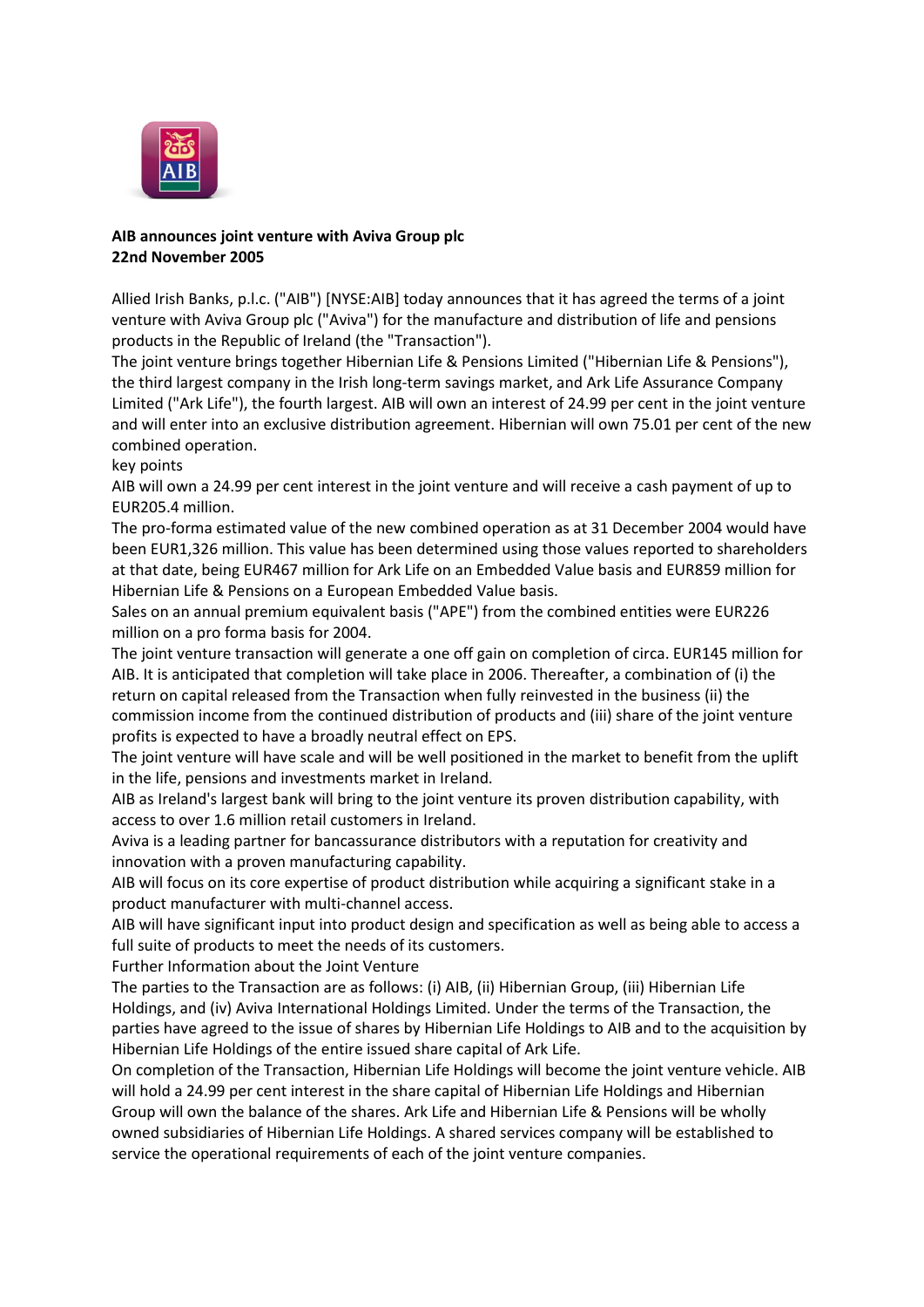Hibernian Investment Managers Limited will assume the management of policyholder funds invested through Ark Life as part of the joint venture agreement. AIB Investment Management Limited and AIB Fund Management Limited, which together represent AIB's asset management business in Ireland, will continue to focus on the management of institutional funds.

Hibernian Life & Pensions, Hibernian Life Holdings, Ark Life and AIB will enter into an exclusive distribution agreement for five years and is renewable for further five-year terms up to 2031. On completion of the Transaction, it is intended that a senior executive of AIB will become a nonexecutive director on the board of Hibernian Group. The board of Hibernian Life Holdings will comprise the same members as the board of Hibernian Group. The management team of the joint venture will include Billy Finn, Managing Director of Ark Life, and Tony O'Riordan, currently Managing Director of Hibernian Life & Pensions, will become managing director of the joint venture. Completion of the Transaction is conditional upon the approval of the European Commission and the Financial Regulator, which it is anticipated will be received in the first quarter of 2006.

Hibernian Life Holdings will acquire all of the shares in Ark Life from AIB and Hibernian Investment Management will acquire the contract to manage the policyholders' funds invested through Ark Life in exchange for a 24.99 per cent. interest in Hibernian Life Holdings and a balancing cash payment of EUR195.4 million. A deferred cash payment of up to EUR10 million is payable subject to the fulfilment of certain performance criteria.

Commenting, Donal Forde, Managing Director of AIB Republic of Ireland, said:

"Since 1991, AIB has built an extremely successful bancassurance business through Ark Life. This joint venture marks the formation of a new leading player in the life, pensions and investments market in Ireland. In combining the proven distribution capability of AIB with the international bancassurance experience of Aviva, we believe that we have devised a innovative formula that will provide a comprehensive range of quality products to our customers."

Commenting, Bryan Jenkins, Chief Executive of Hibernian Group, said:

"This is a transformational deal for Hibernian. Joining forces with Ireland's biggest retail bank confirms our position as a leading life company in Ireland. Our partnership with AIB will bring us broader distribution capability and provides us with an opportunity to significantly grow our life business while also enabling us to achieve operational economies of scale by bringing the two companies together. The deal will offer customers greater product choice and access to a wider range of fund options and managers, which will be available through the AIB network from mid - 2006."

Under the Listing Rules of each of the Irish Stock Exchange and the UK Listing Authority, the above transaction, in aggregate, is classified as a Class 2 transaction.

AIB Corporate Finance Limited, which is regulated by the Financial Regulator under the Investment Intermediaries Act, 1995, acted as financial adviser to AIB in relation to the Transaction.

Ronan Sheridan Group Press Officer AIB Group Bankcentre Ballsbridge Dublin 4 Tel: +353-1-641 4651

Alan Kelly Head of Group Investor Relations AIB Group Bankcentre Ballsbridge